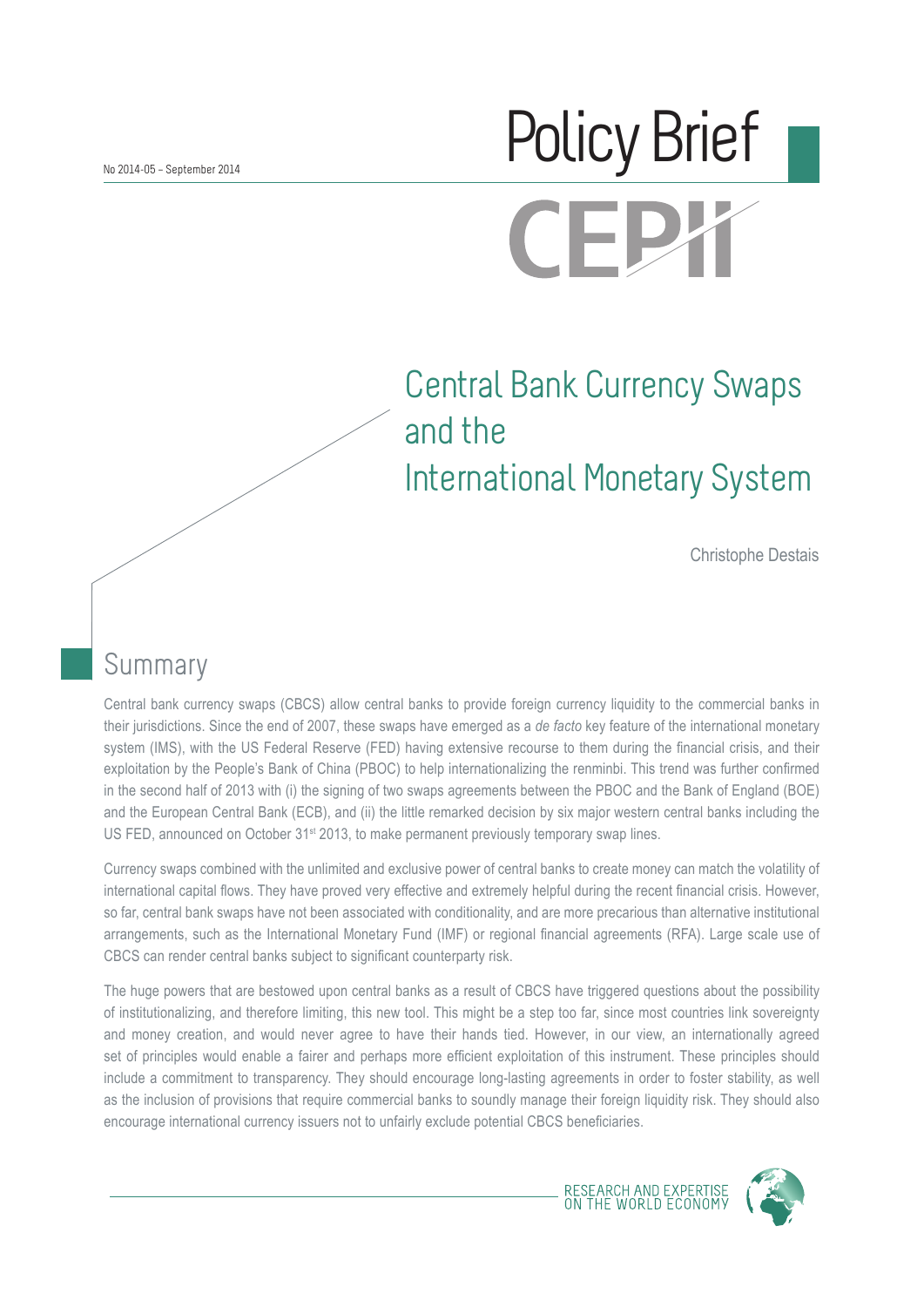#### 1 1 Introduction

A new international financial instrument emerged during the first decade of the 21st century. This instrument is referred to by the US Federal Reserve as a "central bank liquidity swap" and by the People's Bank of China as a "central bank local currency swap". It consists of an agreement between two central banks, at least one of which must be an international currency issuer, to swap their currencies. The central banks party to the swap transaction can lend the proceeds of the swap, against collaterals they deem adequate, to the commercial banks within their jurisdiction, to provide them with temporary liquidity in a foreign currency.

This instrument contrasts with other devices that are used to alleviate stress in the international monetary system, the purpose of which is to replenish the foreign exchange reserves that give credibility to a given foreign exchange policy.

This generation of central bank swaps was initiated and used immediately following the September 11<sup>th</sup>, 2001 episode which led to severe liquidity shortages in cross currency markets. The 2001 initiative was a joint FED-ECB endeavor, and swaps were used by both parties. They were then extended to bilateral agreements between the FED and the major western central banks.

During the recent financial crisis, from 2007 onwards, the FED, the issuer of the most widely used international reserve currency, became the *de facto* international lender of last resort through central banks currency swaps. Similarly, during the crisis, the ECB swapped euros with other central banks in the vicinity of the Eurozone.

On October 31st, 2013, the temporary swap lines between the FED and five other central banks were made permanent.

While the FED's swaps occurred long after the US dollar was a well established international currency, China made central banks' local currency swaps a key feature of its nascent policy aimed at internationalizing of its currency, the renminbi.

These central banks currency swaps (hereafter CBCS) are the latest tool to be used in the lengthy trial and error process to

deal with monetary and financial instability that has prevailed since the failure of the Bretton Woods agreements at the end of the 1960s and early 1970s. They are the central banks' response to a globalized financial world, where there is little or no restriction on the currencies in which global financial intermediaries may borrow or lend, and where central banks can create only one currency but in virtually unlimited quantities. This nascent instrument has proven efficient during the recent financial crisis. The main question now is whether and how it will complement, compete with, or supersede the existing international monetary and financial

arrangements in terms of efficiency, feasibility, and acceptability. The first section of this paper presents the growing currency mismatches in commercial banks' balance sheets, and explains how CBCS deal with the resulting foreign currency liquidity risk. The second section contextualizes the recent development of CBCS. The third section characterizes what innovations they bring to the international monetary system, and discusses the balance between stability and risk which may result from their implementation. The fourth and final section compares CBCS with existing arrangements, chiefly the IMF, discusses the need for policy action, and outlines some possible steps that the international community, in particular the G20, should take.

#### 2 Central banks and banks' currency mismatches in a world of freewheeling capital flows

In financial markets, swaps are a derivative in which two counterparties exchange only the cash flows of both counterparties' financial instruments, against the instruments of the other party.

In the context of CBCS, foreign currency swaps involve two currencies, and therefore introduce the possibility to make the currency issued by one central bank available in the constituency of the other central bank(s) involved in the swap agreement. Thus, CBCS are more similar to a set of two reciprocal loans than to a financial derivative.

#### 2.1 Commercial banks' liquidity risk in foreign currency has become a major source of potential financial instability

In the absence of capital flow restrictions, and notwithstanding prudential regulations, commercial banks can borrow and lend in different currencies.

They can borrow in a foreign currency to finance assets that are denominated in the same currency, usually US dollars (for example, the ECB's Financial Stability Review of June 2011 estimated that the euro area had accumulated USD 3.2 trillion

> assets denominated in US dollars at the end of 2010) or to finance assets in their domestic currency or some other currency. Therefore commercial banks' balance sheets are potentially subject to mismatches between the currencies in which their assets and liabilities are labeled. They may choose to source funds in a currency that does not match their assets in order to enlarge their investors' base, to benefit from cheaper funding opportunities, or for speculative reasons.

> The data gathered by the Bank of International Settlements (BIS) on the claims and liabilities of reporting banks in

US dollars and euros as foreign currency are a good illustration of such mismatches.

'Central banks currency swaps (hereafter CBCS) are the latest tool to be used in the lengthy trial and error process to deal with monetary and financial instability that has prevailed since the failure of the Bretton Woods'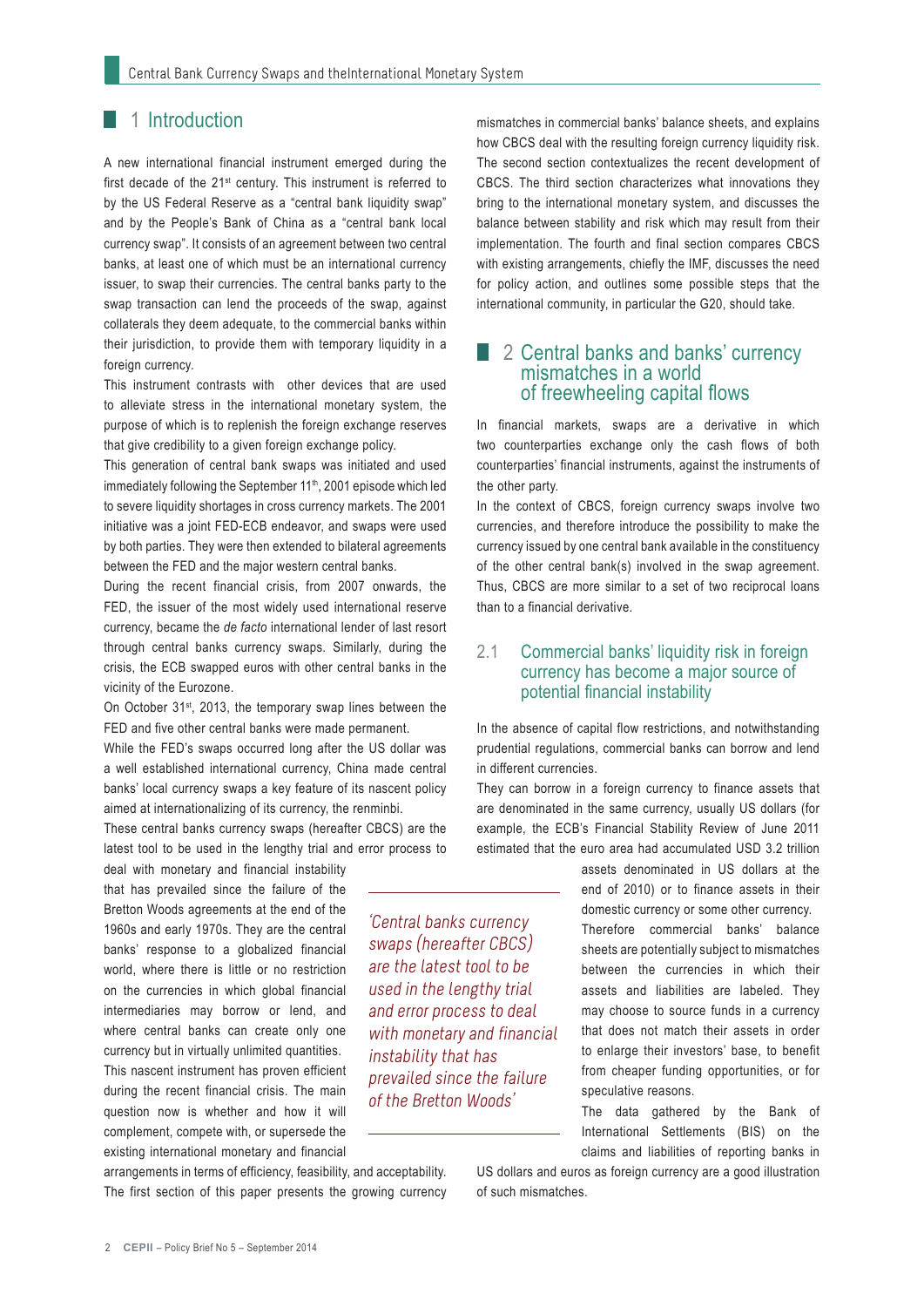#### **Box 1 – Commercial banks' liquidity risk in foreign currency**

Commercial banks obtain their foreign currency from two sources. They either use the FX market, both the spot and swap markets, to exchange liquidity in one currency for liquidity in another currency, or are directly funded by foreign investors.

Their direct funding may come from the deposits they collect in this currency, or, and in a much larger proportion, from the wholesale market. Depending on the banks' creditworthiness, funding strategies, and market conditions, foreign funding comes in unsecured (certificate of deposits or commercial paper) or secured form such as repurchase agreements.

The maturity of banks' funding in foreign currencies is usually shorter than their funding in domestic currencies and the maturity of the foreign currency assets they hold. This means that banks need to refinance their foreign currency debt more frequently. For example, the 2011 financial stability report from the Swedish central bank explains that about 55% of Swedish banks' US dollar funding from securities had an original time to maturity of less than 1 year. This applied to some 22% of funding in euros and about 6% of funding in Swedish kronor (Risksbank, 2011).

In times of stress, both funding channels may be disrupted. Investors tend to pull back, and avoid many types of investments, particularly outside their home markets, and banks' access to foreign exchange can be restricted (Risksbank, 2011).For example, the US money market funds (MMF), which are the main holder of Eurozone banks' US dollar debt,\* can withdraw from further debt purchases. Such a pullback occurred during the Eurozone debt crisis. Estimates from Fitch Ratings indicate that, from May 2011 to December 2011, the 10 largest US MMFs reduced their European bank exposure by 45% (Miu *et al.*, 2012).

Banks that face stresses that limit their direct access to foreign funding can sell assets denominated in foreign currency when market conditions are favorable, which rarely applies in times of stress. They can swap their local currency liabilities into foreign currency liabilities for a fixed period of time by means of FX swaps. Fender and McGuire (2010) estimate that about half of the European banks' dollar funding gap during the 2007- 2009 financial crisis was met through FX swaps market. The premium paid to borrow foreign currency through the FX swap market therefore, is an indicator of the premium that banks are willing to pay to borrow, say, dollars rather than euros. Unfortunately, this premium is difficult to track. Miu *et al.* (2012) estimate that the euro-dollar FX swap premium was close to zero before the start of the financial crisis and has become persistently positive since then, with the highest levels coinciding with times of the greatest financial stress. The premium exceeded 200 basis points after Lehman Brothers' bankruptcy, then failed, and then rose again to exceed 100 basis points as the European debt crisis intensified.

Commercial banks' liquidity risk in foreign currency can be mitigated by adequate regulation and supervision of the banking system. In 2011, the European Systemic Risk Board (ESRB), soon to be replaced and superseded by the ECB, issued two "recommendations" to the national supervisory authorities with respect to the US dollar funding of European banks: that they "closely monitor the funding and liquidity risks taken by their credit institutions in US dollars as a specific element of their overall monitoring of liquidity and funding risk" and that they "ensure that banks improve their contingency plans aimed at handling future shocks in US dollar funding markets".

The rationale for the steps to regulate banks' liquidity risk in foreign currency as conditionality for future CBCS, is strong.

\* Fitch (Fitch Ratings 2012) estimates that the European banks' share of total US MMF assets were roughly 50%-55% till early 2011. This share was only slightly affected by the 2008 financial crisis but was greatly influenced by the Eurozone crisis. It fell to 35% in early 2012, and to below 30% in late 2012.

They show (Graph 1) a steep increase in the use foreign currencies by international banks in the years preceding the financial crisis. At an aggregate level, the gap between assets and liabilities in US dollars as foreign currency started to widen in 2003 and accelerated after a short remission at the peak of the financial crisis.

For most of the period, the mismatch between the claims and the liabilities in euros as a foreign currency of the reporting banks, has been larger than the mismatch in US dollars as a foreign currency although the total amounts have remained at lower levels.



(USD bn)



If well managed, the currency mismatch in commercial banks' balance sheets is mitigated by currency swaps and options which themselves generate a counterparty risk.

In addition to the risk resulting from the residual currency mismatch, commercial banks' that are funded in foreign currencies face a risk that derives from the maturity mismatch between their foreign currency assets and their foreign currency liabilities.

Since domestic central banks cannot create liquidity in foreign currency, the liquidity support they can provide in the absence of currency swaps is limited to the supply of domestic liquidities that commercial banks can swap on the FX market.

#### 2.2 CBCS are contractual setups that deal with commercial banks' foreign liquidity risk

CBCS allow for direct lending of foreign liquidities by central banks to domestic commercial banks in a world where there is no or little restriction on the currencies in which global financial intermediaries may borrow or lend, and where central banks can create only one currency but in virtually unlimited quantity. CBCS have become a new conduit for the regulation of international financial flows that add to the already existing layers (reserves accumulation, RFAs, government to government loans, the IMF) as illustrated in Graph 2.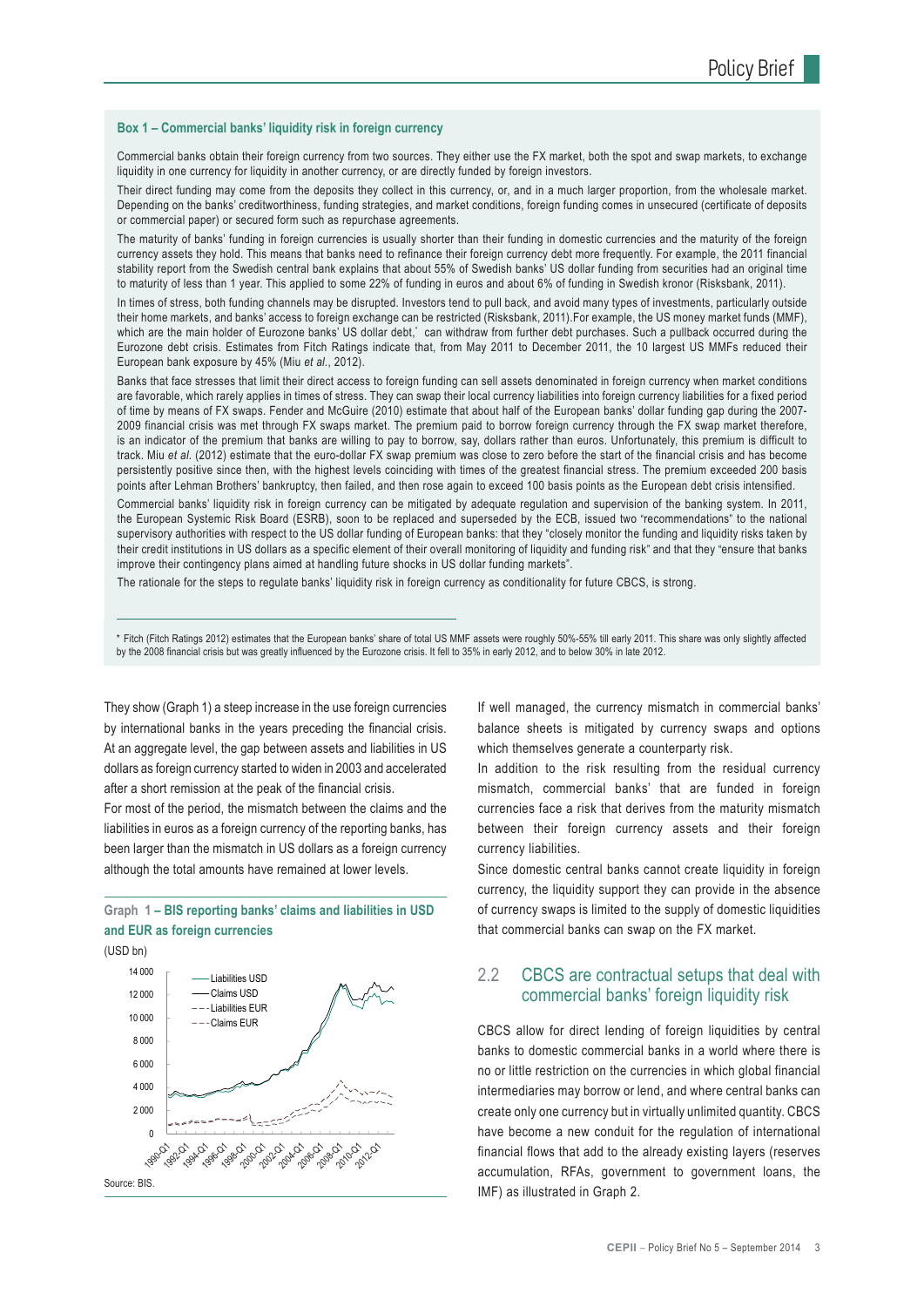



Compared with other channels, CBCS embed a radical institutional innovation: they replace institutional arrangements by contractual relations.<sup>1</sup>

This contractual approach contrasts with the many initiatives undertaken between the Second World War and the mid 2000s. During these 60 or so years, it was considered that institutional frameworks were necessary to foster international monetary stability – the ultimate institutional set up being the single European currency.

Contracts introduce the idea of a decentralized and contingent process of direct negotiation between a limited number of parties. Contracts also are time limited. Finally, it is generally easier for one of the parties to withdraw from a contract than from other types of institutional setup.

The possibility enabled by swap agreements for central banks to lend a currency issued by another central bank, proved very efficient when non-US commercial banks were unable to access the interbank dollar market while the FED was keen to avoid taking risks on their US subsidiaries.

CBCS enabled the transfer of counterparty risks to the central banks of the countries hosting the headquarters of these banks. No doubt, these facilities provided much needed relief during the financial crisis (Goldberg, 2010).

#### 3 CBCS emerged with the financial crisis as an alternative way to manage the international monetary system

CBCS as they are known today, emerged as a result of the 2007- 2009 financial crisis. They are the international twin of the huge resources that central banks have realized they can mobilize to deal with their domestic crises.

(1) Government-to-government short term loans are contractual arrangements but in most cases, accompany intervention by an international financial institution.

In the case of the US, there were two related aims: to substitute for markets that became unable to provide banks with liquidity in foreign currency, and – more broadly – to shield the US economy from financial instability that might result from liquidity shortages and their consequences, in the context of the US dollar as the dominant international currency.

China's objective in exploiting this tool is to foster internationalization of the renminbi and eventually to escape the domination of the US dollar.

#### 3.1 The US Federal Reserve Swaps aim at shielding the US economy from financial instability that might result from the international use of the US dollar

There was an unprecedented wave of central bank swaps during the 2007-2010 crises. These swaps gave international banks access to US dollar liquidity facilities at a time of huge stress. In late 2007, at the onset of the financial crisis, the US FED assumed the *de facto* role of almost global lender of last resort. Between December 12 2007, and October 29, 2008, its board authorized temporary dollar liquidity swap arrangements with 14 foreign central banks.2 The FED's central bank liquidity swaps peaked at USD 580 billion (Graph 3) during the last months of 2008 – almost four times the total outstanding IMF credit, at its peak, three years later. These swap agreements carried no conditionality. They expired on February 1, 2010. In May 2010, in response to the re-emergence of strains in the short-term dollar funding markets, the dollar liquidity swap lines between the FED and five foreign central banks<sup>3</sup> were reactivated. Graph 4 depicts the likely use of these swaps by the ECB, showing two periods of sharp increases in the ECB's liabilities to non residents





Source: Federal Reserve.

<sup>(2)</sup> The FED established swap arrangements with the Reserve Bank of Australia, the Banco Central do Brasil, the Bank of Canada, Danmarks Nationalbank, the BOE, the ECB, the Bank of Japan, the Bank of Korea, the Banco de Mexico, the Reserve Bank of New Zealand, the Norges Bank, the Monetary Authority of Singapore, the Sveriges Riksbank, and the Swiss National Bank.

<sup>(3)</sup> The ECB, the BOE, the Bank of Japan, the Bank of Canada and the Swiss National Bank.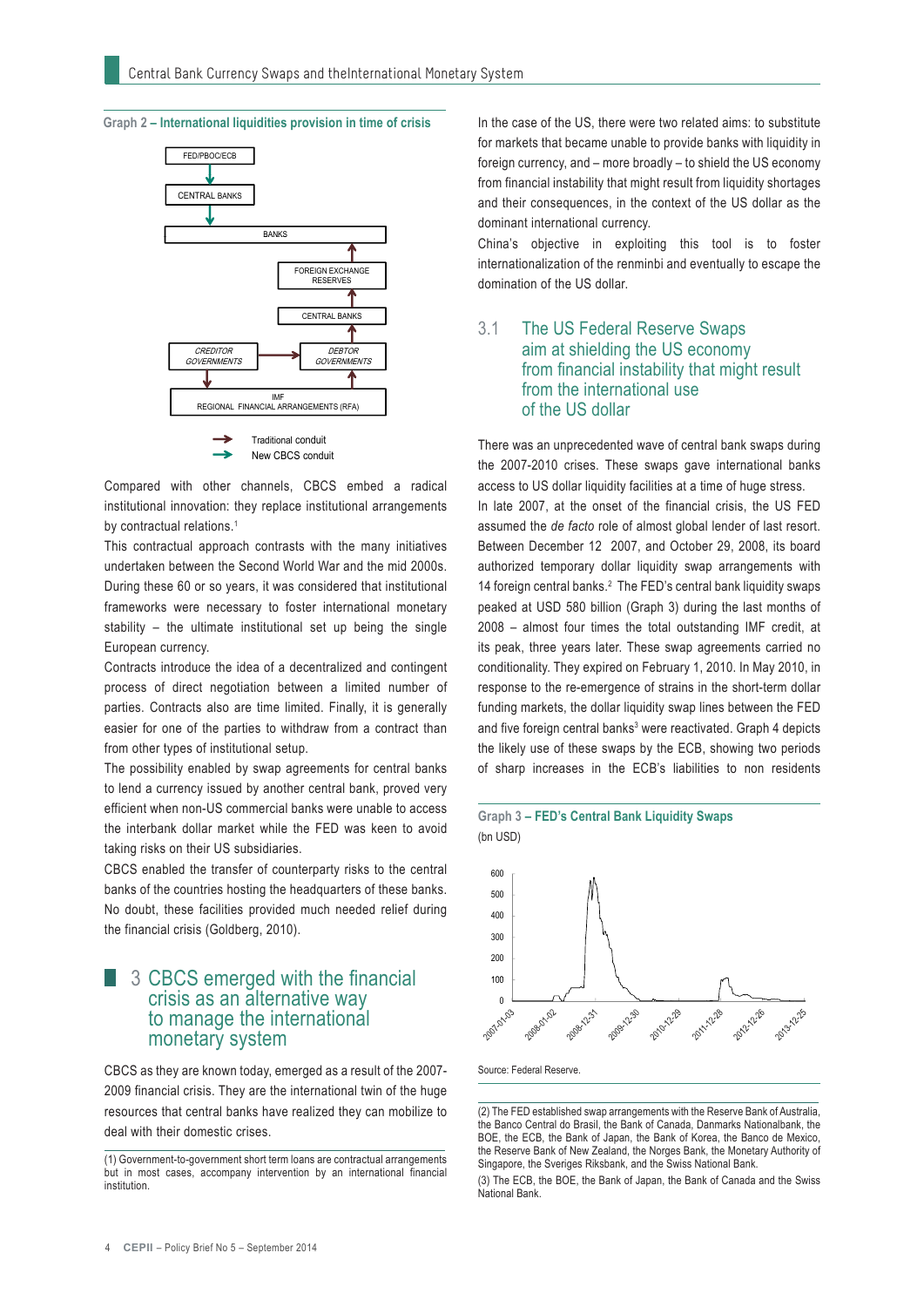(presumably the FED) and corresponding movements, though at a higher level, of ECB's claims on residents in foreign currencies which peaked at Euros 330 billion at the end of 2008.<sup>4</sup>

On October 31st 2013, the six central banks decided to make these temporary swap lines permanent. This announcement went virtually unoticed. The stated aim of these new facilities was to foster financial stability.<sup>5</sup> They carry no conditionality.

Other foreign exchange swaps, not involving the FED, took place during the crisis, although the details are not readily available. Rhee (2013) suggests the ECB's local currency swaps during the crisis were "extraordinary modest".

This swap policy had a little known precedent in the period immediately following the 9/11 attack on New York City (Bourgeon and Sgard 2012). The attack resulted in breaks in the payments circuits between US and non-US banks. In order to avoid turmoil and possible systemic crisis resulting from a US dollar shortage in non-US banks, it was decided that the FED would swap US dollars against currencies issued by the central banks of Canada, England, and the ECB, to a total amount of USD 90 billion. The central banks in their turn would lend these dollars to the banks in their jurisdiction. These swaps lasted for 30 days (Kos, 2001).

Fleming (2010, p. 3) comments that "In addition, from the 1960s through 1998, the FED had standing FX swap lines with several central banks, but their purpose was to provide currency for FX market intervention rather than to provide money market liquidity. Most of these older swap lines were phased out by mutual agreement in 1998, although Canada and Mexico retained small swap lines under the auspices of the North American Free Trade Agreement".<sup>6</sup>

#### **Graph 4 – ECB Claims on residents in foreign currencies and liabilities to non-residents**

(Euro bn)



Source: European Central Bank.

(4) These data show that the ECB continued to borrow from non-residents  $\mu$ ut not from the FED – while not using these liquidities to refinance the European banks.

(5) It is interesting that it took roughly 60 years for the Eurodollar market to benefit from a lender of last resort while the "euro RMB" has enjoyed this luxury from its inception.

(6) Papadia (2014) also mentions these earlier swaps that remained unexploited for many years and eventually disappeared.

#### 3.2 The People's Bank of China swaps are designed to foster internationalization of the renminbi

Unlike the swaps signed by the FED, the myriad of swap agreements signed by the Chinese central bank, the PBOC with other countries' central banks are not a reaction to an emergency situation. Rather they are one of many dimensions of a long term policy aimed at internationalizing of the renminbi.

So far, the PBOC has 24 active local currency swap agreements (including one with Hong Kong) amounting to a total of RMB 2.71 trillion or approximately USD 420 billion (see Table 1).

Official communication by the central banks on these swaps is often minimal with only the amount, maturity of the

#### **Table 1 – List of People's Bank of China currency swap agreements**

(as of August  $26<sup>th</sup>$ , 2014)

| Earliest<br>agreement | Economic partner            | Max. value<br>in foreign currency<br>(including<br>extensions) | Max. value<br>in RMB<br>(including<br>extensions) |
|-----------------------|-----------------------------|----------------------------------------------------------------|---------------------------------------------------|
| 2008                  | South Korea                 | KRW 38 trillion                                                | 360 billion                                       |
| 2008                  | Malaysia                    | MYR 90 billion                                                 | 180 billion                                       |
| 2008                  | Singapore                   | SGD 60 billion                                                 | 300 billion                                       |
| 2009                  | Hong Kong                   | HK\$400 billion                                                | 490 billion                                       |
| 2009                  | <b>Belarus</b>              | BYR 8 trillion                                                 | 20 billion                                        |
| 2009                  | Argentina                   | ARS 38 billion                                                 | 70 billion                                        |
| 2010                  | Iceland                     | ISK 66 billion                                                 | 3.5 billion                                       |
| 2010                  | Indonesia                   | IDR 175 trillion                                               | 100 billion                                       |
| 2011                  | Mongolia                    | MNT 4.4 trillion                                               | 15 billion                                        |
| 2011                  | Kazakhstan                  | KZT 150 billion                                                | 7 hillion                                         |
| 2011                  | Uzbekistan                  | UZS 167 billion                                                | 700 million                                       |
| 2011                  | Pakistan                    | PKR 140 billion                                                | 10 billion                                        |
| 2011                  | Thailand                    | THB 320 billion                                                | 70 billion                                        |
| 2011                  | New Zealand                 | NZD 5 billion                                                  | 25 billion                                        |
| 2012                  | Turkey                      | TRY 3 billion                                                  | 10 billion                                        |
| 2012                  | Ukraine                     | UAH 19 billion                                                 | 15 billion                                        |
| 2012                  | <b>United Arab Emirates</b> | AED 20 billion                                                 | 35 billion                                        |
| 2012                  | Brazil                      | BRL 60 billion                                                 | 190 billion                                       |
| 2012                  | Australia                   | AUD 30 billion                                                 | 200 billion                                       |
| 2013                  | United Kingdom              | GBP 21 billion                                                 | 200 billion                                       |
| 2013                  | Albania                     | ALL 35.8 billion                                               | 2 billion                                         |
| 2013                  | Hungary                     | HUF 375 billion                                                | 10 billion                                        |
| 2013                  | European Union              | EUR 45 billion                                                 | 350 billion                                       |
| 2014                  | Switzerland                 | CHF 21 billion                                                 | 150 billion                                       |

Source: Central Bank websites.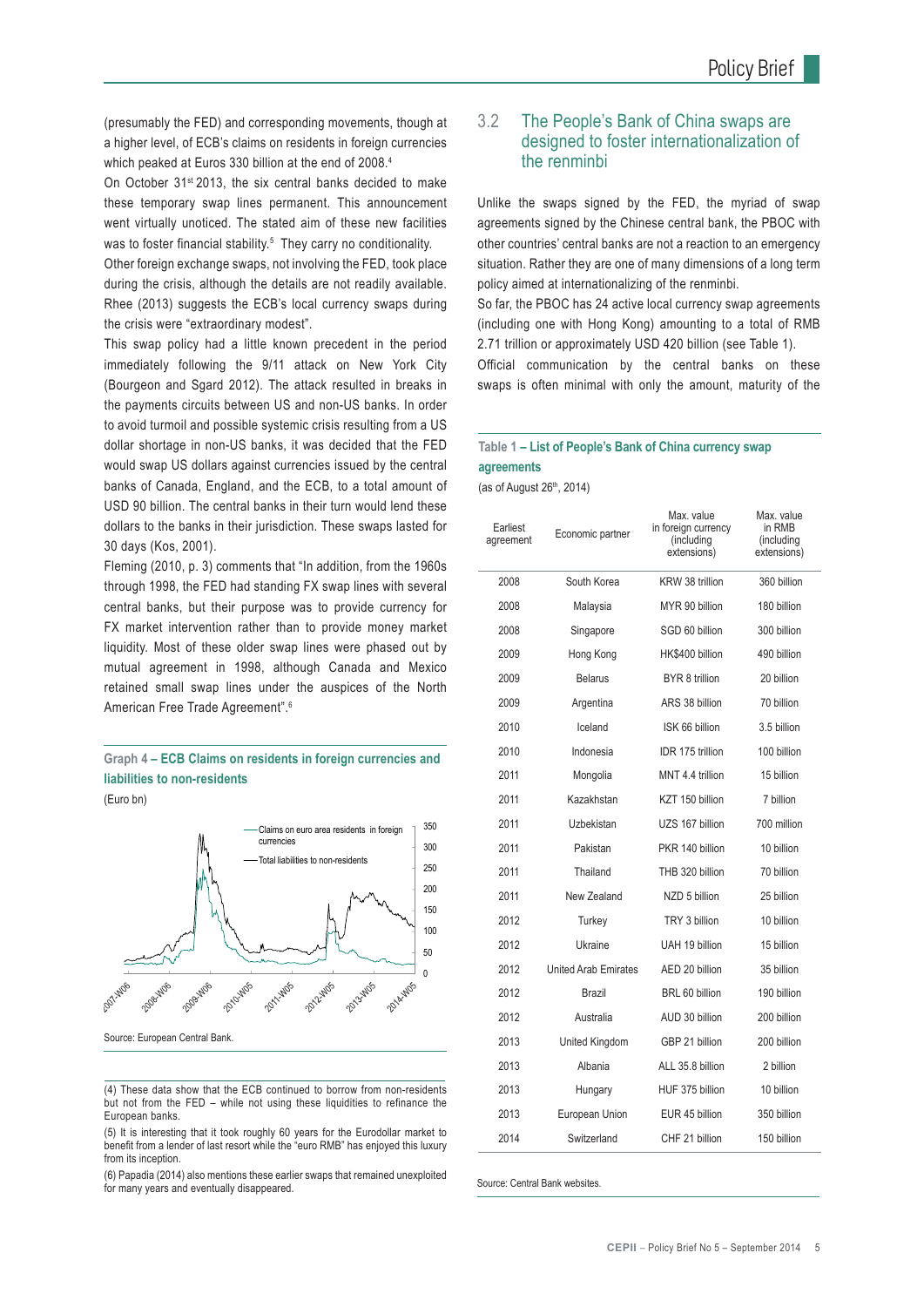agreement, and rather fuzzy justifications being made public.<sup>7</sup> Commentators often refer to these swaps as symbolic exposure of central banks to a rising economy, laying the ground for future more substantial monetary relations between China and the rest of the world.<sup>8</sup>

In 2013, four central banks, the BOE, the Monetary Authority of Singapore, the Reserve Bank of Australia and the ECB were more transparent. They publicized the fact that they might use RMB sourced through their swap agreements with the PBOC, as a backstop liquidity facility for eligible financial institutions in their jurisdiction. The Reserve Bank of New Zealand hinted at this possibility as early as 2011.

#### 4 CBCS are a powerful new conduit for the regulation of international financial flows but they have some shortcomings

CBCS combine use of contracts and the unlimited money creating power of central banks, to create a powerful tool to regulate international financial flows. However, this tool has some endogenous limitations.

#### 4.1 CBCS bestow central banks with incomparable influence and flexibility over the regulation of the international monetary system

Over the past seven years, the major central banks have shown that they can act swiftly and creatively and can leverage their money-creating power to manage massive and prompt interventions in money markets. CBCS are one of the many instruments they used to cope with the crisis. CBCS were enabled by the power of central banks to create money combined with their legal capacity to sign international agreements. Independent central banks, such as the FED and the ECB, do not need approval or ratification to sign such agreements. It

can be presumed that the PBOC swap policy is supervised and approved by the Chinese political authorities.

Until recently, development of CBCS might have appeared to be the result of exceptional and temporary circumstances. However, it seems that a decentralized network of freely agreed and revocable contracts among international currency issuers, and between the latter and other central banks, is

(8) See for example, "People's Bank of China in swap deal with European Central Bank", South China Morning Post, Friday, 11 October, 2013.

emerging as a new and permanent feature of the international monetary system.

The establishment of permanent swap facilities between major western central banks (including Japan's) speaks for itself.

In the case of China, it might be assumed that central banks swaps would be used only to compensate for the capital controls that still obstruct capital flows in and out of China. Indeed, China has embarked on a Long March towards internationalization of its currency while simultaneously deeming it too early to remove its capital controls. The accumulation of official foreign exchange reserves in RMB is impossible, and international commercial banks have no direct access to the mainland interbank market. In this respect, central banks swaps can be seen as a temporary – and mostly symbolic – step.

However, the recent extension of PBOC swaps to major non-Asian central banks, and the announcement that the RMB can be lent to commercial banks increase the odds that this feature of the RMB internationalization strategy will be made permanent.

There is another argument along these lines. Central bank creative thinking and a feeling of power, have been unleashed by the recent financial crisis. Central banks are the only institutions able to expand and retract their balance sheets quickly to match the volatility of international capital flows. As Truman (2013) puts it: "only central banks have the balance sheet leverage to respond to volatile capital flows on the necessary scale."

#### 4.2 Compared to alternative arrangements, CBCS have their own limits

CBCS emerged from the first decade of the  $21<sup>st</sup>$  century as a complement, but also an alternative to other international monetary arrangements. The most formal and institutionalized among the latter is the set of powers, rules, institutions and resources that are embedded in the IMF. The international monetary system also includes other layers, mainly: the

'Since they are contractual arrangements, CBCS are more flexible but also more fragile and reversible than their institutional

counterparts.'

unilateral foreign exchange reserves accumulation, RFAs, and purely governmentto-government loans.

Since they are contractual arrangements, CBCS are more flexible but also more fragile and reversible than their institutional counterparts. Contracts can be reconsidered when their time limit is reached. Contractual parties are usually freer and more prone to behave in an opportunistic manner than parties to an institutional arrangement. For example, one of them might not abide

by its pledge to provide its currency. This contrasts with the situation where the currency provider is a third party institution. In this latter case, the relations between the authorities of the borrowing country and the ones that finance this institution are somewhat more distant.

<sup>(7)</sup> This refers to standard sentences such as "The two sides believe that this renewed arrangement will help promote investment and trade between the two countries and safeguard regional financial stability" and "For the purpose of promoting bilateral financial cooperation, facilitating bilateral trade and investment, and safeguarding regional financial stability" see Siregar (2013 Table 3 pp. 8-9).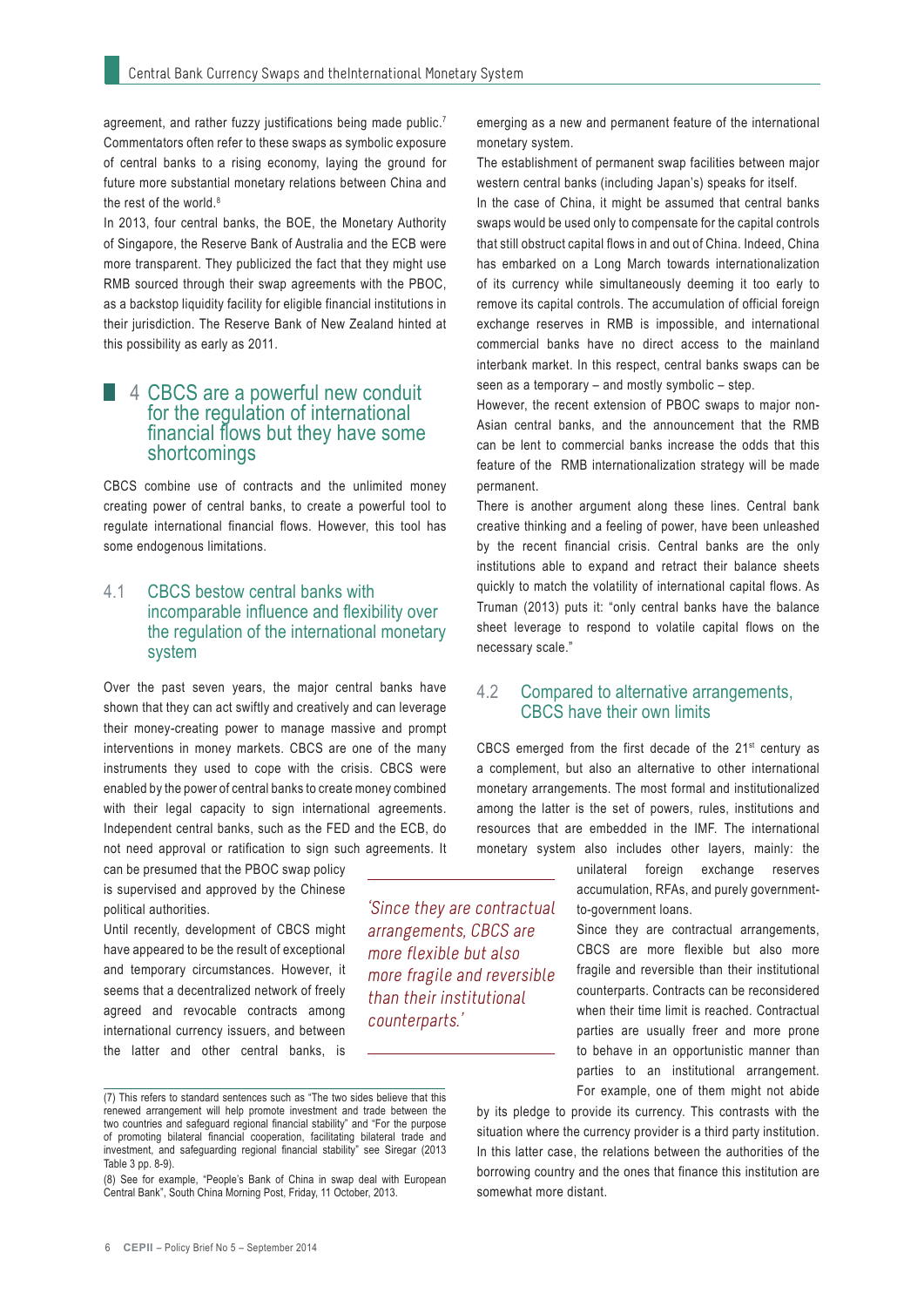Moreover, central bank swaps give international currencies issuers the possibility to pick and choose among potential counterparties for reasons that are not necessarily financial but might be strategic or political. Though this issue is hotly debated, one could reasonably think that in international institutions, the game is more collective. In this respect, a multinational body may better serve the superior interest of the world's monetary and financial stability than a network of contractual agreements.

In addition, as far as we know, central bank swaps do not include surveillance, and conditionality is limited to the use of the proceeds of the swaps (see Federal Reserve Board 2008) not the economic policy as in the case of IMF facilities.

Finally, the swap agreements carry two tier counterparty risks that so far have not been formally addressed. The first risk is that commercial banks borrowing an international currency from a central bank that has not issued this currency cannot repay it. The second risk is that the central bank cannot settle the swap when due.<sup>9</sup>

#### ■ 5 The G20 should make CBCS and the existing international monetary arrangements more complementary

At a time of financial globalization with a steep increase in the volume and volatility of capital flows, the ability of central banks to act swiftly, and the virtual absence of a limit on their money creating capacities, contrast with the limitations and difficulties faced by more institutionalized solutions, chiefly the IMF. The challenges that CBCS pose to these institutions must be acknowledged, discussed and mitigated to the extent necessary in the interests of world financial and monetary stability. The G20 seems to be appropriate in this respect.

#### 5.1 CBCS challenge the IMF and the other existing international financial agreements

The IMF has a long history of reinventing itself since the course of international monetary history challenged its *raison d'être*. It was created in 1944 by the Bretton Woods agreements, in order to manage a fixed (but adjustable) exchange rate system. This system collapsed in 1971, and following a decade of soul searching, the Fund oriented the bulk of its resources in the 1980s towards external adjustment of developing countries facing debt crisis. In the 1990s and early 2000s, the IMF played an active – though very controversial – role in the many rescue plans aimed at alleviating the balance of payments crises in Latin America, Asia, Russia, and Turkey.

However, the IMF was taken by surprise by the 2007-2009 crisis. Its outstanding credit which had peaked at a close to USD 100 billion in 2002, had plummeted. In 2006-2007, after an unprecedented rate of financial globalization development in the previous years, the future of the IMF was being questioned, and the decision was made to downsize its staff.

The Fund reacted swiftly to the crisis. On the asset side, it adapted its facilities to foster their crisis prevention and to make them less stigmatizing. The IMF was further led to commit a significant share of its financial resources to the management of the Eurozone crisis, with controversies on this policy erupting within its own ranks (International Monetary Fund, 2013). Overall, actual IMF credit outstanding peaked at close to USD 150 billion in 2011 and 2012. On the liability side, loans from member-states to the IMF proved a flexible tool in order to quickly increase IMF funding. However, no permanent increase in the IMF's sources of finance – the quotas – has been secured. The quota increase that was decided at the Seoul Summit in October 2010 has not yet been – and may never be – ratified by the US Senate, despite repeated calls from the international community, including at the end of every meeting of the G20 leaders or ministers of finance and central bank governors since.

Despite these efforts, the IMF's financial strike force though significantly increased remains limited, as shown in graph 5. In addition a non trivial share of its nominal resources cannot be mobilized (Destais, 2013). The 2007-2009 crisis and the Euro crisis show that the IMF might again be required to finance developed countries, and the size of the large emerging economies and their opening to the rest of the world would require very huge resources were they to come mostly from the Fund.

These limitations stem from two major factors:

• Contrary to what Keynes wished, the IMF was not granted the power to create an international currency at its inception, and like any non-banking financial intermediary, the IMF must balance its commitments with its external resources (which consist solely of member states' funding commitments,



**Graph 5 – Financial globalization and the IMF financing capacity** (Trillion USD Logarithmic scale**)**

<sup>(9)</sup> In the conversation that took place during the FOMC meeting on October 28- 29, 2008, the possibility that the FED might seize the reserve assets of emerging countries that benefited from swaps in the case of default, was discussed but not approved (Federal Reserve Board 2008). In the same meeting, the FED's staff and the then Chairman Bernanke advocated that the IMF would be able to provide financing to needy emerging economies that did not benefit from FED swaps, though its overall financing capacity was limited to roughly USD205 billion.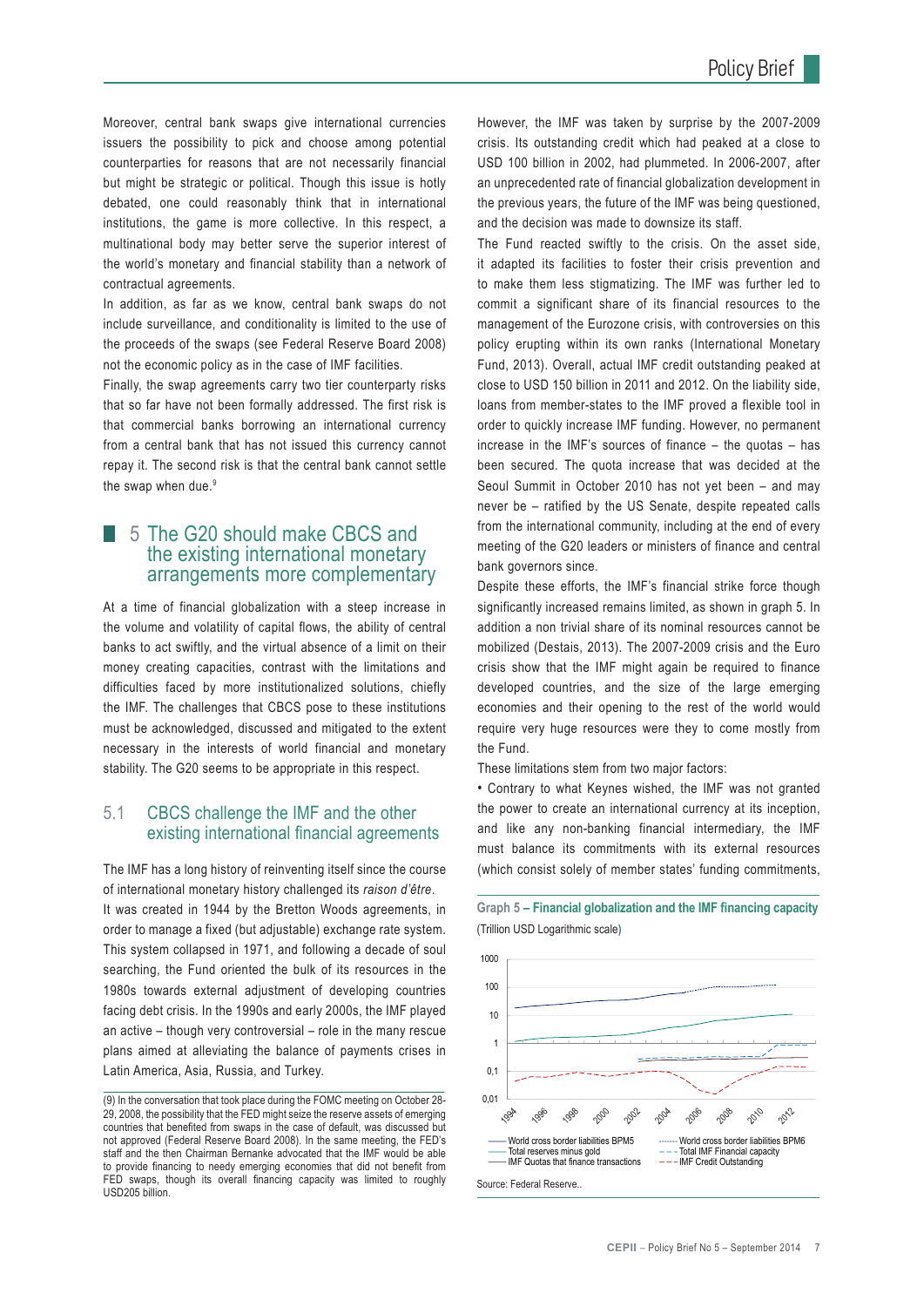whether quotas or loans – the IMF is not permitted to borrow on markets). The Fund can only lend money to treasuries or similar fiscal agencies, usually through their central banks; • Though more flexible than most institutions, the IMF remains an international institution with long and complex procedures that must be followed meticulously to change lending policies and – even more – to increase its resources.

#### 5.2 G20 should promote a more transparent use of CBCS

Since 1971, redesigning and re-establishing a centrally regulated international monetary system has proven too ambitious a project. Successive attempts have failed to achieve a minimal consensus on an institutional design that would match the interests, and meet the agreement of all key parties. In particular, the projects that would have given a greater role to the IMF such as the creation of a substitution account under its auspices in the late 1970s, or the ideas circulated by various Chinese and French authorities and academics during the recent financial crisis that would have given a greater role to the Special Drawing Rights (SDR), have fallen short.

Countries and, above all, their central banks have never been willing to have their hands tied through any sort of money creating process that was beyond their control. They have kept the IMF (and to our knowledge, the Bank of International Settlement – BIS, and any of the RFAs) away from CBCS, whereas they could have chosen to promote multilateral swaps within these agreements.

Prior to the Seoul Summit, in November 2010, the Korean Presidency tried to devise a framework of global safety nets

that would encompass RFAs as well as the central bank swap agreements, and which it proposed to institutionalize. Given the resistance it met, Korea shifted its focus to strengthening the IMF lending toolkit (Rhee, 2013). Further work was done on RFAs, especially in light of the IMF experience with Europe, and since the Cannes summit in 2011, the G20 leaders and the G20 ministers of finance have focused on the relationship between RFAs and the IMF. Currency swap agreements per se, so far have not been mentioned in their statements.

The G20 leaders and the G20 ministers of finance and central bank governors have repeatedly call for "cooperation" and a "flexible and voluntary dialogue" between the IMF and Regional Financing Agreements", presumably referring mostly to Europe and Asia. None of its communiqué mentions the PBOC's, the FED's or any other swap agreements.

CBCS represent an additional step towards a more informal way to manage the international monetary system. This path seems ineluctable given the reluctance to give up any form of monetary sovereignty.

Two recent papers advocate for the coordination of central bank swaps at the international level. Ed Truman (2013) proposes the setting up of a global central bank swap network with three keys to unlock it: the IMF, the central banks as a group, and each pair of central banks. Rhee and co-authors (2013) deem that the fact that "swap lines remain the guarded prerogative of national central banks […] creates important risks for the system as a whole. […] To limit those risks, there is a need for a real coordination effort of those bilateral swap lines into a globally coordinated, predictable and consistent framework […] The BIS for instance could be an effective institution to play this coordinating role."

Any form of institutionalization of central bank swaps inevitably limits the prerogatives of the national central banks. Therefore, any attempt to do so is likely to trigger strong opposition from these latter especially in countries that are in a position to provide reserve currencies to the rest of the world.

Overcoming these resistances might be desirable but does not seem possible – at least in the short or medium term.

Furthermore, the flexibility with which central banks currently can act is a very desirable feature because it allows them to act swiftly and to tailor their support to the specificities of each situation.

Soft law might be a more modest yet perhaps a more realistic and effective way to encourage the emergence of an international public order in this field. Guidelines should be agreed among central bank governors, with the support of the G20.

The content of such guidelines needs more discussion but, in our view, should include:

(i) The creation (or, if it exists, the publication) of a repository of central bank swaps at the IMF or at the BIS;

> (ii) Provisions to prevent the unfair exclusion from the benefits of these swaps. Barring some countries from the benefit of CBCS is legitimate either in the interests of international public order (*e.g.* In case of international sanctions or if G20 approved policies such as the ones on money laundering and tax evasion are not properly implemented), or because the counterparty risks are deemed excessive, or because other sources of international liquidities such as the IMF or RFAs are available and more appropriate. It also seems inevitable with

respect to geopolitical considerations. Self-restraint should however apply;

(iii) The idea that these swap agreements should have a minimum degree of stability over time, to help to make the international financial environment predictable;

(iv) Since these swaps are ultimately meant to provide foreign currencies to commercial banks, these agreements might be used as a lever to promote the sound management of banks' liquidity risks in foreign currency through domestic and international standards.

'Soft law might be a more modest yet perhaps a more realistic and effective way to encourage the emergence of an international public order in this field.'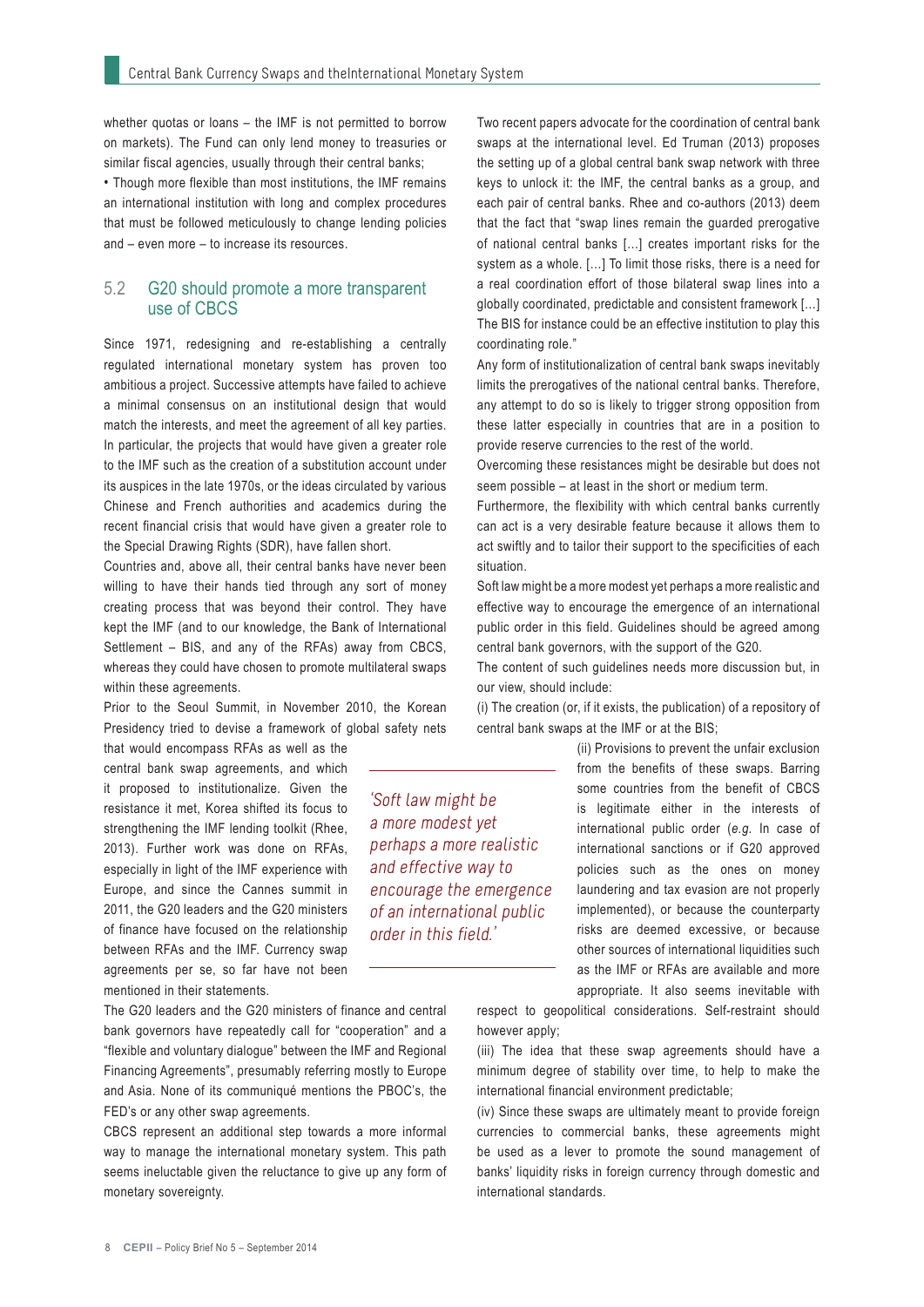#### 6 Conclusion

Whereas the IMF is limited by its institutional constraints, and the RFAs are restricted by their own geographical, institutional, and policy limitations, currency swaps between central banks will probably play a growing role as a financial instrument to allay or prevent financial instability but also as a strategic tool to assert the role of current or aspiring global currencies issuers. Currency swaps are quickly becoming an additional layer of an already multilayered global safety net (Rana, 2012)

# References

ASEAN+3 (2009), The Finance Ministers and Central Bank Governors of the ASEAN Members States, China, Japan and Korea (ASEAN+3) and the Monetary Authority of Hong Kong, China, Joint Press Release "The Establishment of the Chiang Mai Initiative Multilateralization", December 28.

Bourgeon P. & Sgard J. (2012), "Les swaps de devises entre les banques centrales : une nouvelle methode de régulation du système monétaire international", *Les Dossiers du CERI*, December.

Destais C. (2013), "IMF's money", *La lettre du CEPII*, No 330, February.

Eichengreen B. J. (2008), *Globalizing Capital: a History of the International Monetary System*, Princeton University Press.

Eichengreen B. J. (2011), *Exorbitant Privilege: The Rise and Fall of the Dollar and the Future of the International Monetary System*, Oxford University Press.

European Central Bank (2011), *Financial Stability Review*, June.

European Systemic Risk Board (ESRB) (2011), "Recommendation on US Dollar Denominated Funding of Credit Institutions", 22 December.

Federal Reserve Board (2008), Transcript of the Meeting of the Federal Open Market Committee on October 28–29.

Fender I. & McGuire P. (2010), "Bank Structure, Funding Fisk and the Transmission of Shocks across Countries: Concepts and Measurement", *BIS Quarterly Review*, September.

Ferry J., Sapir A. & Vallée S. (2011), *Global currencies for tomorrow: a European perspective*, Bruegel Blueprint/CEPII Research Reports, 23rd July.

Fitch Ratings (2012), "U.S. Money Fund Exposure and European Banks: Eurozone Hits Fresh Low", *Macro Credit Research*, July 26.

Fleming M. J. & Nicholas J. Klagge (2010), "The Federal Reserve's Foreign Exchange Swap Lines", *Federal Reserve Bank of New York, Current issues in Economics and Finance*, Vol. 16, No 4, April.

G20 Leaders' Declaration (2013), St. Petersburg, September 6.

G20 Los Cabos declaration (2012), Action plan and commitments, June 19.

G20 Final communiqué from the Cannes Summit (2011), November 4.

G20 leaders declaration and supporting documents (2010), Seoul, November 12.

Communiqué of the G20 finance ministers and central bank governors (April 11, 2014; February 23, 2014; October 10-11, 2013; July 20, 2013; 2013; February 15-16, 2013; November 5, 2012; April 19-20, 2012; February 26, 2012; November 4, 2011; October 15, 2011 September 22, 2011, August 8, 2011, April 15, 2011, February 18-19, 2011, October 23, 2010).

Joint statement by G20 and International Monetary and Finance Committee on IMF Resources (2012), April 20.

where the key players are the issuers of the reserve currencies. This situation gives the global issuers the possibility to deny access to international liquidities on non-economic grounds, be they legitimate or not, and to arbitrage between their own interests and the superior interest of the world's financial stability. Searching for a first best solution in which these swaps could be smoothly integrated within a coherent international monetary system is likely to lead to a deadlock. However, there is room for improvements to which the G20 could contribute positively through policy recommendations to its members.

Hill H. & Menon J. (2012), Asia's New Financial Safety Net: Is the Chiang Mai Initiative Designed not to be Used?, *www.vox.eu.org*, 25 July.

International Monetary Fund – Strategy, Policy and Review Department (2011), "Enhancing International Monetary Stability – A Role for the SDR?", January 7.

International Monetary Fund (2013), "Greece: Ex Post Evaluation of Exceptional Access under the 2010 Stand-By Arrangement", June.

Kos D. (2001), "Treasury and Federal Reserve Foreign Exchange Operations", *Federal Reserve Bulletin* 87, No 12 (December): 757-62.

Kawai M. & Lombardi D. (2012), "Financial Regionalism", *Finance & Development*, Vol. 49, No. 3, September.

Giavazzi F., Micossi S. and Miller M. H. (1988), *The European Monetary System*, Cambridge University Press.

Goldberg L. S., Kennedy C. & Miu J. (2010), "Central Bank Dollar Swap Lines and Overseas Dollar Funding Costs", *NBER Working Paper,* No 15763, February.

Miu J., Sarkar A. & Tepper A. (2012), "The European Debt Crisis and the Dollar Funding Gap", *Liberty Street Economics*, Federal Reserve Bank of New York, August 8.

Rana P. B. (2012), "The Evolving Multilayered Global Financial Safety Net: Role of Asia", *RSIS Working Paper*, S. Rajatatnam School of International Studies, Singapore, 16 may.

Rhee C., Sumulong L. & Vallée S. (2013), "Global and Regional Financial Safety Nets: Lessons from Europe and Asia", *Bruegel Working Papers 2013/06*, 20<sup>th</sup> November.

Riksbank (2011), *Financial Stability Report*, No 1, Stockholm, November.

Ruan V. (2013), "People's Bank of China in Swap Deal with European Central Bank", *South China Morning Post*, Friday, 11 October.

Steil B. (2013), *The Battle of Bretton Woods: John Maynard Keynes, Harry Dexter White, and the Making of a New World Order*, Princeton University Press, February.

Sussangkarn C. (2011), "Chiang Mai Initiative Multilateralization: Origin, Development, and Outlook", *Asian Economic Policy Review*, 6, 203–220.

Triffin R. (1960), *Gold and the Dollar Crisis: the Future of Convertibility*, Yale University Press.

Truman E. M. (2013), "Enhancing the Global Financial Safety Net through Central-bank Cooperation", *www.vox.eu.org*, 10 September.

Siregar R. and Chabchitrchaidol A. (2013), "Enhancing the Effectiveness of CMIM & AMRO: Selected Immediate Challenges and Tasksv, *ADBI Working Paper Series*, No 403, January.

Zhou X. (2009), "Reform the International Monetary System", *BIS Review 41/2009*, Bank for International Settlements, 23rd March.